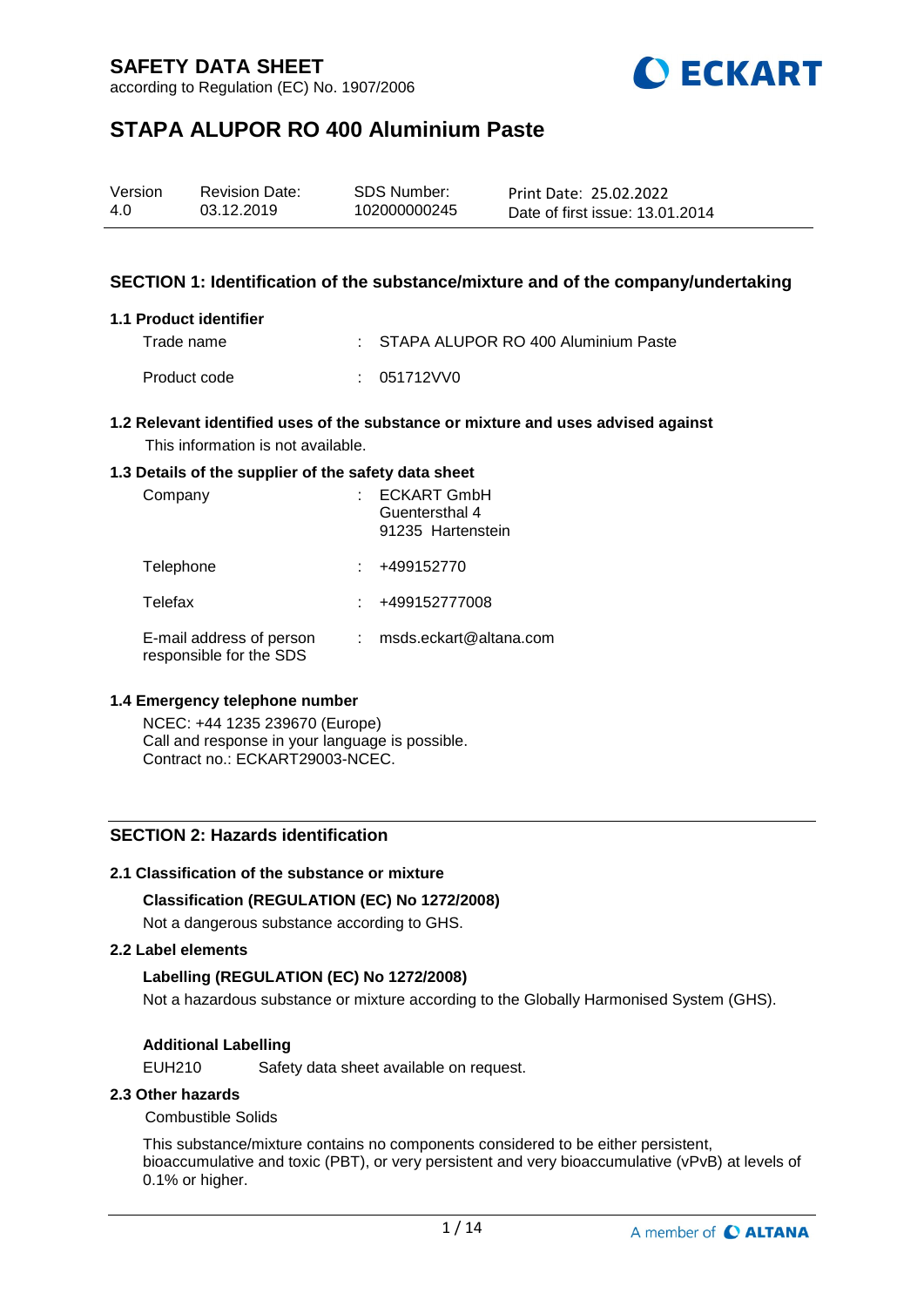according to Regulation (EC) No. 1907/2006



# **STAPA ALUPOR RO 400 Aluminium Paste**

| Version | <b>Revision Date:</b> | SDS Number:  | Print Date: 25.02.2022          |
|---------|-----------------------|--------------|---------------------------------|
| 4.0     | 03.12.2019            | 102000000245 | Date of first issue: 13.01.2014 |

## **SECTION 3: Composition/information on ingredients**

## **3.2 Mixtures**

## **Hazardous components**

| Chemical name                 | CAS-No.<br>EC-No.<br>Index-No.<br><b>Registration number</b> | Classification<br><b>REGULATION (EC)</b><br>No 1272/2008 | Concentration<br>(% w/w) |
|-------------------------------|--------------------------------------------------------------|----------------------------------------------------------|--------------------------|
| aluminium powder (stabilised) | 7429-90-5<br>231-072-3<br>01-2119529243-45                   | Flam. Sol. 1; H228                                       | $>= 50 - 5 = 100$        |
| 2,2' -oxybisethanol<br>.      | 111-46-6<br>203-872-2<br>01-2119457857-21                    | Acute Tox. 4; H302                                       | $>= 25 - 50$             |

For explanation of abbreviations see section 16.

# **SECTION 4: First aid measures**

| 4.1 Description of first aid measures |                                                                                                                                                                                                                |
|---------------------------------------|----------------------------------------------------------------------------------------------------------------------------------------------------------------------------------------------------------------|
| General advice                        | : Move the victim to fresh air.<br>Do not leave the victim unattended.                                                                                                                                         |
|                                       | Move out of dangerous area.<br>Show this safety data sheet to the doctor in attendance.                                                                                                                        |
| If inhaled                            | : If unconscious, place in recovery position and seek medical<br>advice.<br>If symptoms persist, call a physician.                                                                                             |
| In case of skin contact               | : Wash off immediately with soap and plenty of water.                                                                                                                                                          |
| In case of eye contact                | : Flush eyes with water as a precaution.<br>Remove contact lenses.<br>Keep eye wide open while rinsing.<br>If eye irritation persists, consult a specialist.<br>Immediately flush eye(s) with plenty of water. |
| If swallowed                          | : Keep respiratory tract clear.<br>Do not give milk or alcoholic beverages.<br>Never give anything by mouth to an unconscious person.<br>If symptoms persist, call a physician.                                |

# **4.2 Most important symptoms and effects, both acute and delayed**

None known.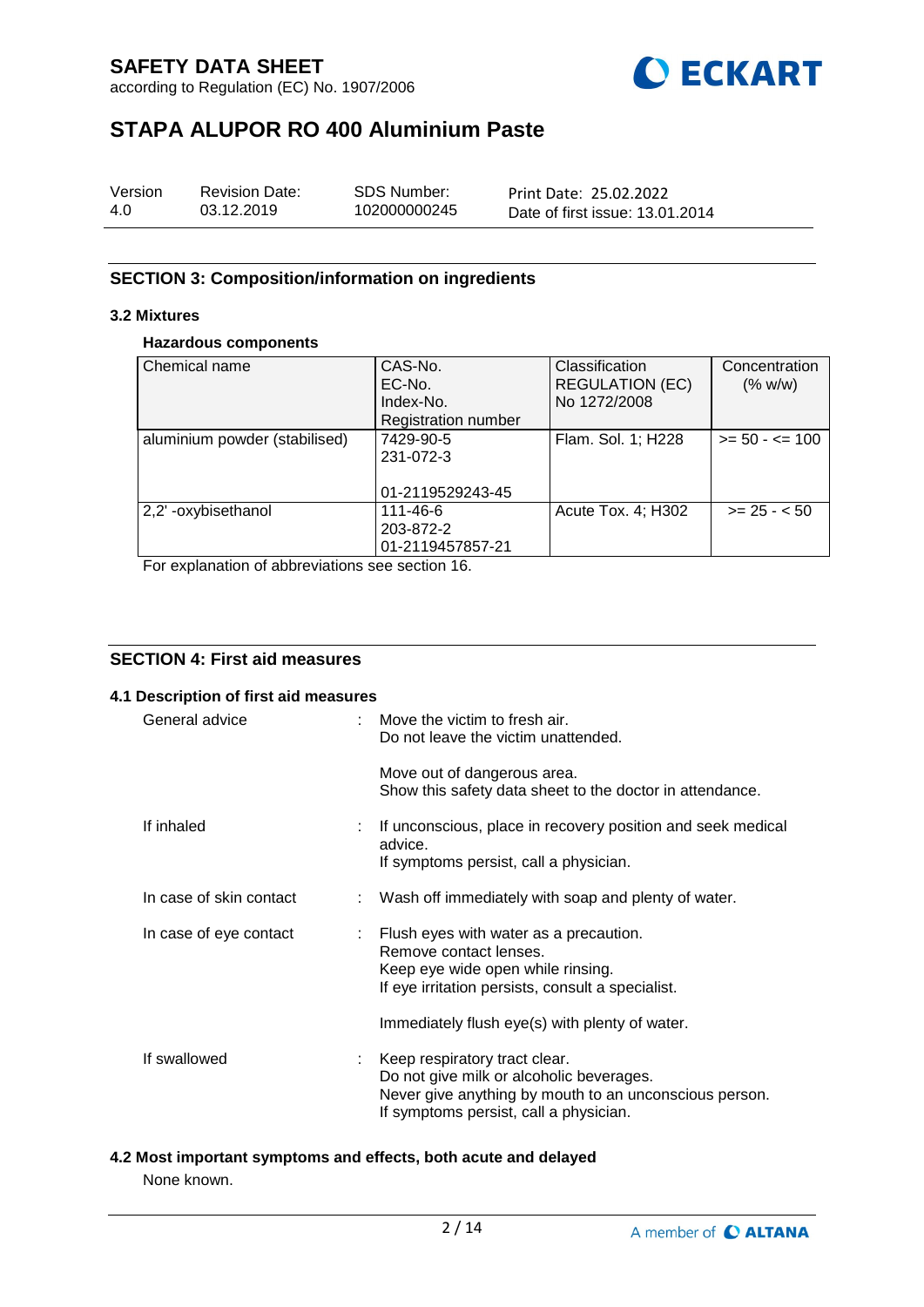according to Regulation (EC) No. 1907/2006



# **STAPA ALUPOR RO 400 Aluminium Paste**

| Version | <b>Revision Date:</b> | SDS Number:  | Print Date: 25.02.2022          |
|---------|-----------------------|--------------|---------------------------------|
| 4.0     | 03.12.2019            | 102000000245 | Date of first issue: 13.01.2014 |

## **4.3 Indication of any immediate medical attention and special treatment needed**

This information is not available.

## **SECTION 5: Firefighting measures**

| 5.1 Extinguishing media                                   |                                                                                                                                                      |
|-----------------------------------------------------------|------------------------------------------------------------------------------------------------------------------------------------------------------|
| Suitable extinguishing media : Dry sand                   | Special powder against metal fire                                                                                                                    |
| Unsuitable extinguishing<br>media                         | Water<br>Foam<br>ABC powder<br>Carbon dioxide (CO2)                                                                                                  |
| 5.2 Special hazards arising from the substance or mixture |                                                                                                                                                      |
| 5.3 Advice for firefighters                               |                                                                                                                                                      |
| for firefighters                                          | Special protective equipment : Use personal protective equipment.                                                                                    |
|                                                           | Wear self-contained breathing apparatus for firefighting if<br>necessary.                                                                            |
| Further information                                       | Standard procedure for chemical fires.<br>Use extinguishing measures that are appropriate to local<br>circumstances and the surrounding environment. |

# **SECTION 6: Accidental release measures**

|                                                          | 6.1 Personal precautions, protective equipment and emergency procedures                                                                             |
|----------------------------------------------------------|-----------------------------------------------------------------------------------------------------------------------------------------------------|
| Personal precautions                                     | : Avoid dust formation.<br>Evacuate personnel to safe areas.<br>Use personal protective equipment.<br>Remove all sources of ignition.               |
| <b>6.2 Environmental precautions</b>                     |                                                                                                                                                     |
| Environmental precautions                                | : Prevent further leakage or spillage if safe to do so.<br>If the product contaminates rivers and lakes or drains inform<br>respective authorities. |
| 6.3 Methods and material for containment and cleaning up |                                                                                                                                                     |
| Methods for cleaning up                                  | : Use mechanical handling equipment.<br>Soak up with inert absorbent material (e.g. sand, silica gel,<br>acid binder, universal binder, sawdust).   |
|                                                          | Do not flush with water.                                                                                                                            |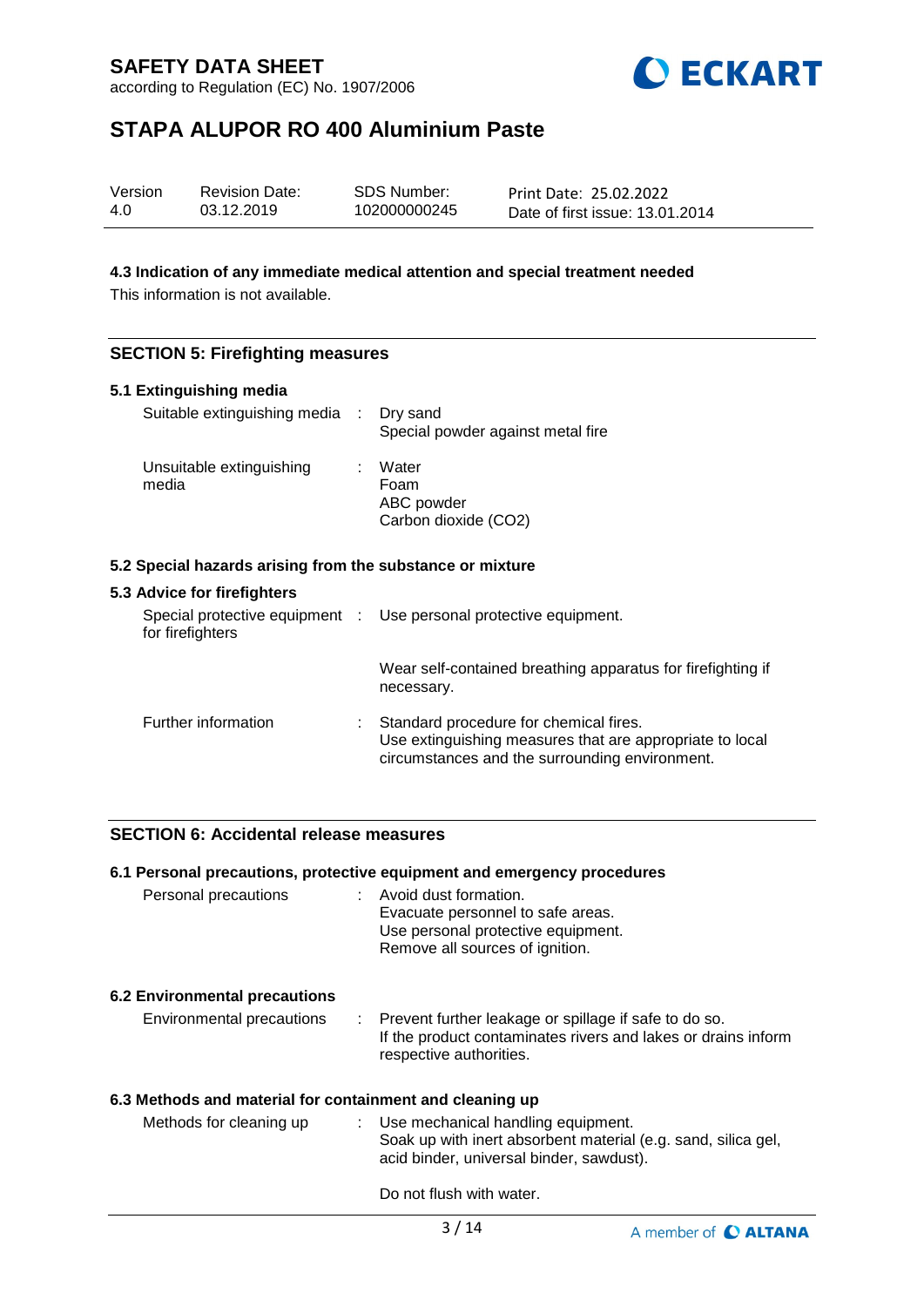according to Regulation (EC) No. 1907/2006



# **STAPA ALUPOR RO 400 Aluminium Paste**

| Version | <b>Revision Date:</b> | SDS Number:  | Print Date: 25.02.2022          |
|---------|-----------------------|--------------|---------------------------------|
| 4.0     | 03.12.2019            | 102000000245 | Date of first issue: 13.01.2014 |

Keep in suitable, closed containers for disposal.

# **6.4 Reference to other sections**

For personal protection see section 8.

### **SECTION 7: Handling and storage**

| 7.1 Precautions for safe handling<br>Advice on safe handling     |    | Keep away from heat and sources of ignition.<br>Avoid dust formation.<br>Ensure adequate ventilation.                                                                                                                                                                               |
|------------------------------------------------------------------|----|-------------------------------------------------------------------------------------------------------------------------------------------------------------------------------------------------------------------------------------------------------------------------------------|
|                                                                  |    | Avoid formation of respirable particles.<br>Do not breathe vapours/dust.<br>For personal protection see section 8.<br>Smoking, eating and drinking should be prohibited in the<br>application area.<br>Dispose of rinse water in accordance with local and national<br>regulations. |
| Advice on protection against<br>fire and explosion               | ÷. | Keep away from open flames, hot surfaces and sources of<br>ignition. Earthing of containers and apparatuses is essential.                                                                                                                                                           |
|                                                                  |    | Normal measures for preventive fire protection.                                                                                                                                                                                                                                     |
| Hygiene measures                                                 | ÷  | When using do not eat or drink. When using do not smoke.<br>Wash hands before breaks and at the end of workday.                                                                                                                                                                     |
| 7.2 Conditions for safe storage, including any incompatibilities |    |                                                                                                                                                                                                                                                                                     |
| Requirements for storage<br>areas and containers                 |    | Keep container tightly closed in a dry and well-ventilated<br>place. Electrical installations / working materials must comply<br>with the technological safety standards.                                                                                                           |
|                                                                  |    | Store in original container. Keep containers tightly closed in a<br>cool, well-ventilated place. Keep container closed when not in<br>use. Keep away from sources of ignition - No smoking.                                                                                         |
| Further information on<br>storage conditions                     |    | Protect from humidity and water. Do not allow to dry.                                                                                                                                                                                                                               |
| Advice on common storage                                         | ÷  | Do not store together with oxidizing and self-igniting products.<br>Never allow product to get in contact with water during<br>storage.<br>Keep away from oxidizing agents, strongly alkaline and<br>strongly acid materials in order to avoid exothermic reactions.                |

### **7.3 Specific end use(s)**

This information is not available.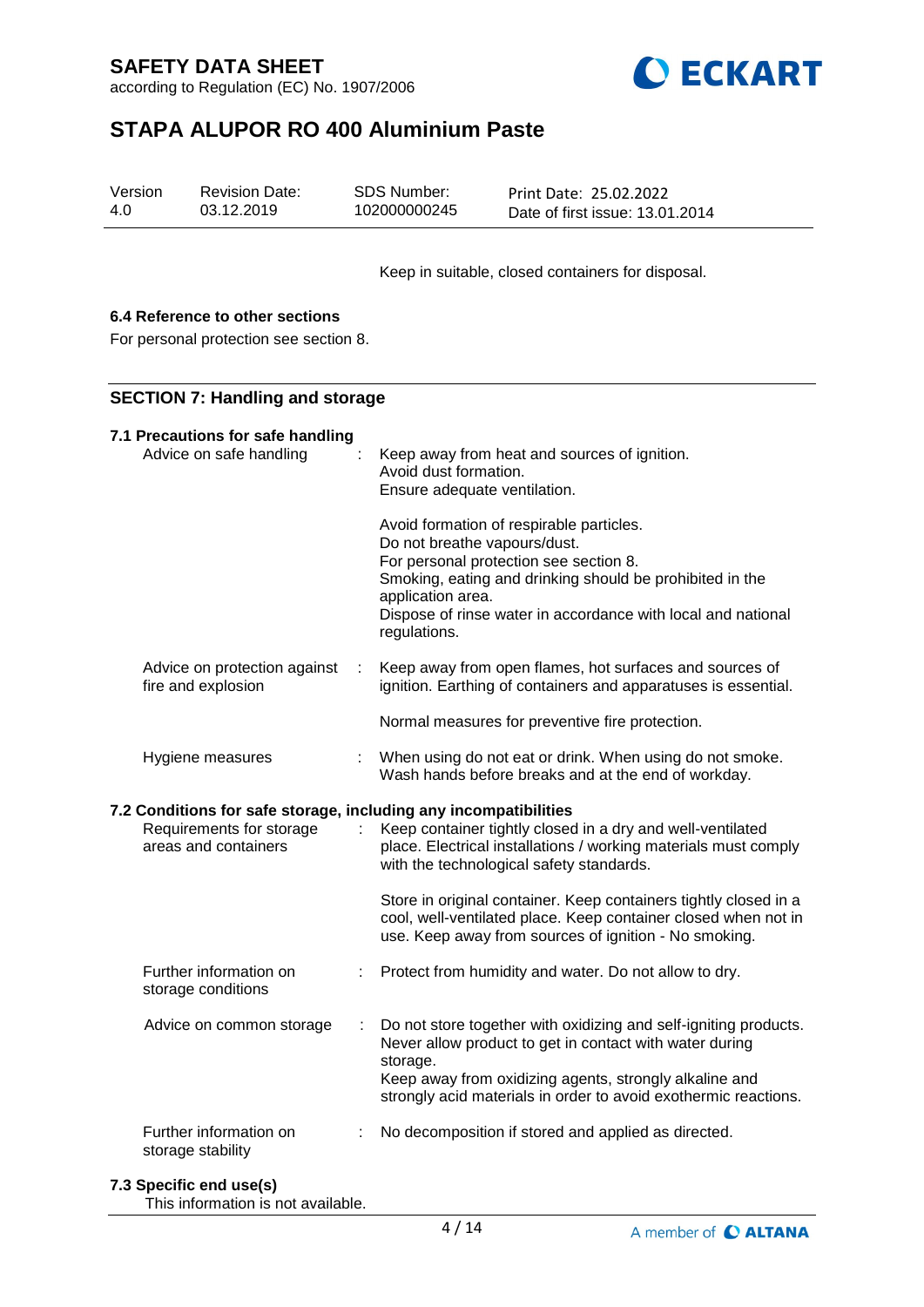according to Regulation (EC) No. 1907/2006



# **STAPA ALUPOR RO 400 Aluminium Paste**

| Version | ŀ |
|---------|---|
| 4.0     |   |

Revision Date: 03.12.2019

SDS Number: 102000000245 Print Date: 25.02.2022 Date of first issue: 13.01.2014

# **SECTION 8: Exposure controls/personal protection**

## **8.1 Control parameters**

## **Occupational Exposure Limits**

| Components                       | CAS-No.                                                                                                                                                                                                                                                                                                                                                                                                                                                                                                                                                                                           | Value type (Form<br>of exposure)                   | Control parameters                                                                                                                                                                                                                                                                                                                                                                                                                                                                                                                                                                                                                                                                                                                                                                                                                                                                                                                                                                                                                                                                                                                                                                                                                                                                                                                                                                                                                                                                                                                                                                                                                                                                                                        | <b>Basis</b> |
|----------------------------------|---------------------------------------------------------------------------------------------------------------------------------------------------------------------------------------------------------------------------------------------------------------------------------------------------------------------------------------------------------------------------------------------------------------------------------------------------------------------------------------------------------------------------------------------------------------------------------------------------|----------------------------------------------------|---------------------------------------------------------------------------------------------------------------------------------------------------------------------------------------------------------------------------------------------------------------------------------------------------------------------------------------------------------------------------------------------------------------------------------------------------------------------------------------------------------------------------------------------------------------------------------------------------------------------------------------------------------------------------------------------------------------------------------------------------------------------------------------------------------------------------------------------------------------------------------------------------------------------------------------------------------------------------------------------------------------------------------------------------------------------------------------------------------------------------------------------------------------------------------------------------------------------------------------------------------------------------------------------------------------------------------------------------------------------------------------------------------------------------------------------------------------------------------------------------------------------------------------------------------------------------------------------------------------------------------------------------------------------------------------------------------------------------|--------------|
| aluminium powder<br>(stabilised) | 7429-90-5                                                                                                                                                                                                                                                                                                                                                                                                                                                                                                                                                                                         | TWA (Inhalable)                                    | 10 mg/m3                                                                                                                                                                                                                                                                                                                                                                                                                                                                                                                                                                                                                                                                                                                                                                                                                                                                                                                                                                                                                                                                                                                                                                                                                                                                                                                                                                                                                                                                                                                                                                                                                                                                                                                  | GB EH40      |
| Further information              | The COSHH definition of a substance hazardous to health includes dust of<br>any kind when present at a concentration in air equal to or greater than 10<br>mg.m-3 8-hour TWA of inhalable dust or 4 mg.m-3 8-hour TWA of respirable<br>dust. This means that any dust will be subject to COSHH if people are<br>exposed to dust above these levels. Some dusts have been assigned<br>specific WELs and exposure to these must comply with the appropriate<br>limits., Where no specific short-term exposure limit is listed, a figure three<br>times the long-term exposure limit should be used. |                                                    |                                                                                                                                                                                                                                                                                                                                                                                                                                                                                                                                                                                                                                                                                                                                                                                                                                                                                                                                                                                                                                                                                                                                                                                                                                                                                                                                                                                                                                                                                                                                                                                                                                                                                                                           |              |
|                                  |                                                                                                                                                                                                                                                                                                                                                                                                                                                                                                                                                                                                   | <b>TWA</b><br>(Respirable)                         | $4$ mg/m $3$                                                                                                                                                                                                                                                                                                                                                                                                                                                                                                                                                                                                                                                                                                                                                                                                                                                                                                                                                                                                                                                                                                                                                                                                                                                                                                                                                                                                                                                                                                                                                                                                                                                                                                              | GB EH40      |
| Further information              |                                                                                                                                                                                                                                                                                                                                                                                                                                                                                                                                                                                                   | times the long-term exposure limit should be used. | The COSHH definition of a substance hazardous to health includes dust of<br>any kind when present at a concentration in air equal to or greater than 10<br>mg.m-3 8-hour TWA of inhalable dust or 4 mg.m-3 8-hour TWA of respirable<br>dust. This means that any dust will be subject to COSHH if people are<br>exposed to dust above these levels. Some dusts have been assigned<br>specific WELs and exposure to these must comply with the appropriate<br>limits., Where no specific short-term exposure limit is listed, a figure three                                                                                                                                                                                                                                                                                                                                                                                                                                                                                                                                                                                                                                                                                                                                                                                                                                                                                                                                                                                                                                                                                                                                                                               |              |
|                                  |                                                                                                                                                                                                                                                                                                                                                                                                                                                                                                                                                                                                   | TWA (inhalable<br>dust)                            | 10 mg/m3                                                                                                                                                                                                                                                                                                                                                                                                                                                                                                                                                                                                                                                                                                                                                                                                                                                                                                                                                                                                                                                                                                                                                                                                                                                                                                                                                                                                                                                                                                                                                                                                                                                                                                                  | GB EH40      |
| Further information              |                                                                                                                                                                                                                                                                                                                                                                                                                                                                                                                                                                                                   |                                                    | For the purposes of these limits, respirable dust and inhalable dust are<br>those fractions of airborne dust which will be collected when sampling is<br>undertaken in accordance with the methods described in MDHS14/4<br>General methods for sampling and gravimetric analysis or respirable,<br>thoracic and inhalable aerosols, The COSHH definition of a substance<br>hazardous to health includes dust of any kind when present at a<br>concentration in air equal to or greater than 10 mg.m-3 8-hour TWA of<br>inhalable dust or 4 mg.m-3 8-hour TWA of respirable dust. This means that<br>any dust will be subject to COSHH if people are exposed to dust above<br>these levels. Some dusts have been assigned specific WELs and exposure<br>to these must comply with the appropriate limits., Most industrial dusts<br>contain particles of a wide range of sizes. The behaviour, deposition and<br>fate of any particular particle after entry into the human respiratory system,<br>and the body response that it elicits, depend on the nature and size of the<br>particle. HSE distinguishes two size fractions for limit-setting purposes<br>termed 'inhalable' and 'respirable'., Inhalable dust approximates to the<br>fraction of airborne material that enters the nose and mouth during breathing<br>and is therefore available for deposition in the respiratory tract. Respirable<br>dust approximates to the fraction that penetrates to the gas exchange region<br>of the lung. Fuller definitions and explanatory material are given in<br>MDHS14/4., Where dusts contain components that have their own assigned<br>WEL, all the relevant limits should be complied with., Where no specific |              |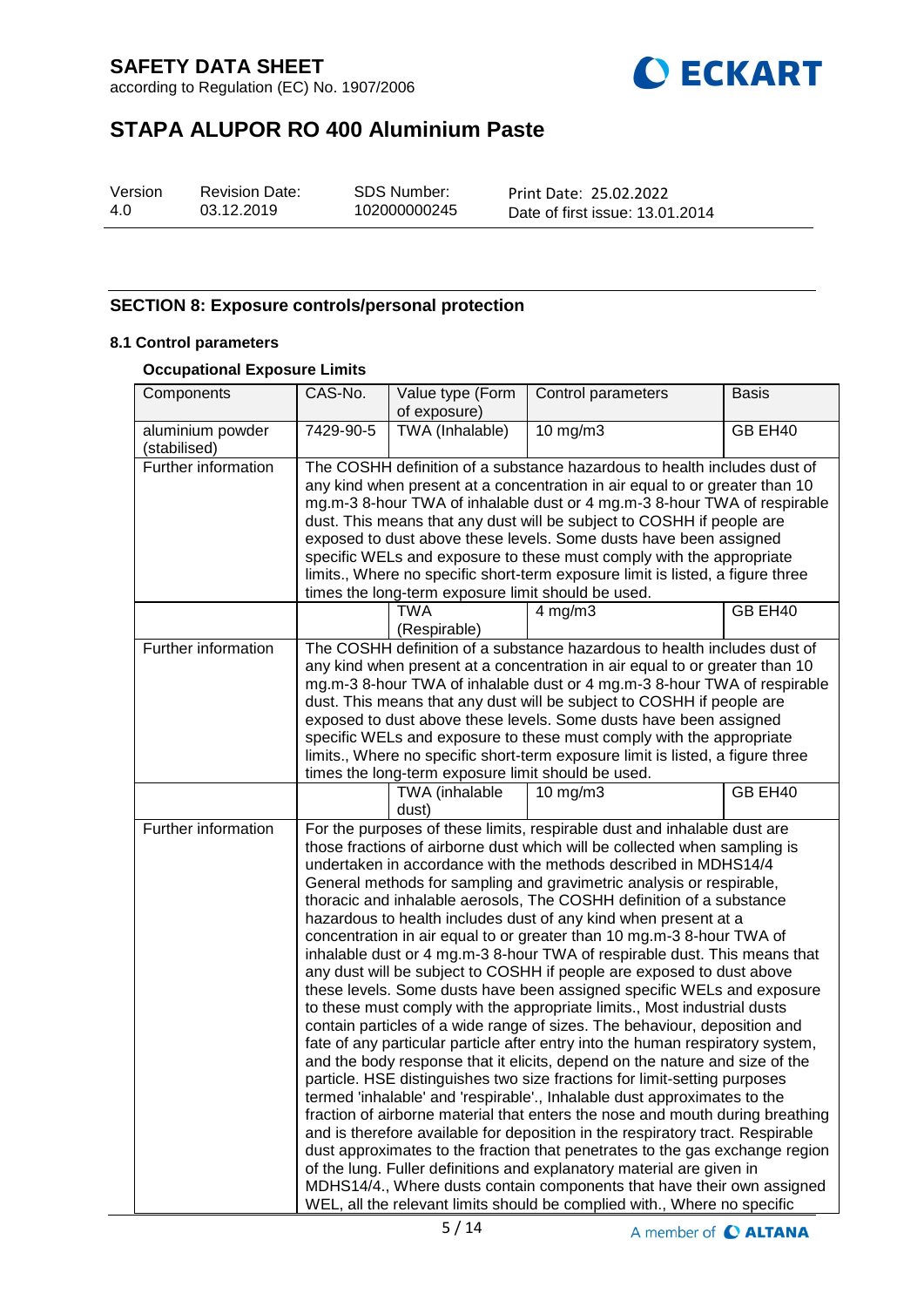according to Regulation (EC) No. 1907/2006



# **STAPA ALUPOR RO 400 Aluminium Paste**

| Version | <b>Revision Date:</b> | SDS Number:  | Print Date: 25.02.2022          |
|---------|-----------------------|--------------|---------------------------------|
| 4.0     | 03.12.2019            | 102000000245 | Date of first issue: 13.01.2014 |

|                     | short-term exposure limit is listed, a figure three times the long-term<br>exposure limit should be used. |                                          |                                                                                                                                                                                                                                                                                                                                                                                                                                                                                                                                                                                                                                                                                                                                                                                                                                                                                                                                                                                                                                                                                                                                                                                                                                                                                                                                                                                                                                                                                                                                                                                                                                                                                                                                                                                                      |         |  |
|---------------------|-----------------------------------------------------------------------------------------------------------|------------------------------------------|------------------------------------------------------------------------------------------------------------------------------------------------------------------------------------------------------------------------------------------------------------------------------------------------------------------------------------------------------------------------------------------------------------------------------------------------------------------------------------------------------------------------------------------------------------------------------------------------------------------------------------------------------------------------------------------------------------------------------------------------------------------------------------------------------------------------------------------------------------------------------------------------------------------------------------------------------------------------------------------------------------------------------------------------------------------------------------------------------------------------------------------------------------------------------------------------------------------------------------------------------------------------------------------------------------------------------------------------------------------------------------------------------------------------------------------------------------------------------------------------------------------------------------------------------------------------------------------------------------------------------------------------------------------------------------------------------------------------------------------------------------------------------------------------------|---------|--|
|                     |                                                                                                           | <b>TWA (Respirable</b><br>dust)          | $4$ mg/m $3$                                                                                                                                                                                                                                                                                                                                                                                                                                                                                                                                                                                                                                                                                                                                                                                                                                                                                                                                                                                                                                                                                                                                                                                                                                                                                                                                                                                                                                                                                                                                                                                                                                                                                                                                                                                         | GB EH40 |  |
| Further information |                                                                                                           | exposure limit should be used.           | For the purposes of these limits, respirable dust and inhalable dust are<br>those fractions of airborne dust which will be collected when sampling is<br>undertaken in accordance with the methods described in MDHS14/4<br>General methods for sampling and gravimetric analysis or respirable,<br>thoracic and inhalable aerosols, The COSHH definition of a substance<br>hazardous to health includes dust of any kind when present at a<br>concentration in air equal to or greater than 10 mg.m-3 8-hour TWA of<br>inhalable dust or 4 mg.m-3 8-hour TWA of respirable dust. This means that<br>any dust will be subject to COSHH if people are exposed to dust above<br>these levels. Some dusts have been assigned specific WELs and exposure<br>to these must comply with the appropriate limits., Most industrial dusts<br>contain particles of a wide range of sizes. The behaviour, deposition and<br>fate of any particular particle after entry into the human respiratory system,<br>and the body response that it elicits, depend on the nature and size of the<br>particle. HSE distinguishes two size fractions for limit-setting purposes<br>termed 'inhalable' and 'respirable'., Inhalable dust approximates to the<br>fraction of airborne material that enters the nose and mouth during breathing<br>and is therefore available for deposition in the respiratory tract. Respirable<br>dust approximates to the fraction that penetrates to the gas exchange region<br>of the lung. Fuller definitions and explanatory material are given in<br>MDHS14/4., Where dusts contain components that have their own assigned<br>WEL, all the relevant limits should be complied with., Where no specific<br>short-term exposure limit is listed, a figure three times the long-term |         |  |
| 2,2'-oxybisethanol  | 111-46-6                                                                                                  | <b>TWA</b>                               | 23 ppm<br>101 $mg/m3$                                                                                                                                                                                                                                                                                                                                                                                                                                                                                                                                                                                                                                                                                                                                                                                                                                                                                                                                                                                                                                                                                                                                                                                                                                                                                                                                                                                                                                                                                                                                                                                                                                                                                                                                                                                | GB EH40 |  |
| Further information |                                                                                                           | long-term exposure limit should be used. | Where no specific short-term exposure limit is listed, a figure three times the                                                                                                                                                                                                                                                                                                                                                                                                                                                                                                                                                                                                                                                                                                                                                                                                                                                                                                                                                                                                                                                                                                                                                                                                                                                                                                                                                                                                                                                                                                                                                                                                                                                                                                                      |         |  |

# **Derived No Effect Level (DNEL) according to Regulation (EC) No. 1907/2006:**

| Substance name                   | End Use   | Exposure routes | Potential health<br>effects   | Value              |
|----------------------------------|-----------|-----------------|-------------------------------|--------------------|
| aluminium powder<br>(stabilised) | Workers   | Inhalation      | Long-term local<br>effects    | $3.72$ mg/m $3$    |
|                                  | Consumers | Oral            | Long-term systemic<br>effects | $3.95$ mg/kg       |
|                                  | Workers   | Inhalation      | Long-term systemic<br>effects | $3.72$ mg/m $3$    |
| 2,2' -oxybisethanol              | Workers   | Inhalation      | Long-term local<br>effects    | 60 mg/m3           |
|                                  | Workers   | Skin contact    | Long-term systemic<br>effects | 43 mg/kg           |
|                                  | Consumers | Inhalation      | Long-term local<br>effects    | $12 \text{ mg/m}$  |
|                                  | Consumers | Skin contact    | Long-term systemic<br>effects | $21 \text{ mg/kg}$ |
|                                  | Workers   | Inhalation      | Long-term systemic<br>effects | 44 mg/m3           |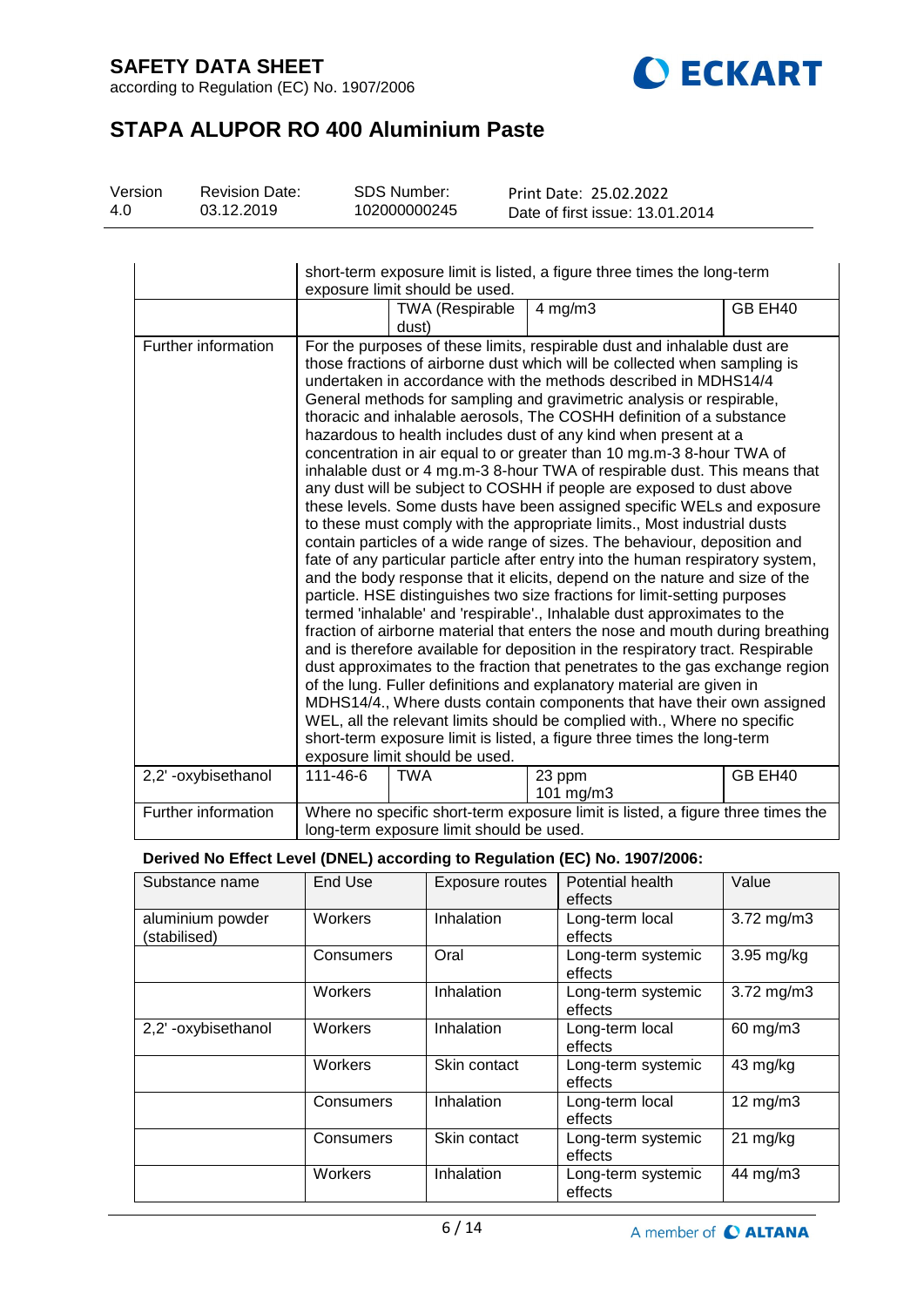according to Regulation (EC) No. 1907/2006



# **STAPA ALUPOR RO 400 Aluminium Paste**

| Version | <b>Revision Date:</b> | SDS Number:  | Print Date: 25.02.2022          |  |
|---------|-----------------------|--------------|---------------------------------|--|
| 4.0     | 03.12.2019            | 102000000245 | Date of first issue: 13.01.2014 |  |

|                               | Consumers |                              | Inhalation                       | Long-term systemic<br>effects                                                        | $12 \text{ mg/m}$ 3 |
|-------------------------------|-----------|------------------------------|----------------------------------|--------------------------------------------------------------------------------------|---------------------|
|                               |           |                              |                                  | Predicted No Effect Concentration (PNEC) according to Regulation (EC) No. 1907/2006: |                     |
| Substance name                |           |                              | <b>Environmental Compartment</b> |                                                                                      | Value               |
| aluminium powder (stabilised) |           |                              | Fresh water                      |                                                                                      | $0.0749$ mg/l       |
|                               |           | clarification plant          |                                  |                                                                                      | 20 mg/l             |
| 2,2'-oxybisethanol            |           | Fresh water                  |                                  |                                                                                      | $10 \text{ mg/l}$   |
|                               |           | Marine water                 |                                  |                                                                                      | 1 mg/l              |
|                               |           | Water                        |                                  |                                                                                      | $10$ mg/l           |
|                               |           |                              |                                  | 199.5 mg/l                                                                           |                     |
|                               |           | Fresh water sediment         |                                  |                                                                                      | 20.9 mg/kg          |
|                               |           | Soil                         |                                  | 1.53 mg/kg                                                                           |                     |
|                               |           | Marine sediment              |                                  | 2.09 mg/kg                                                                           |                     |
|                               |           | water (intermittent release) |                                  |                                                                                      | $10$ mg/l           |

## **8.2 Exposure controls**

| Personal protective equipment |  |                                                                                                                                                                                                                                                                                                                                                                                                                                                                                                                                                                                                                                                                                                                                                                                                                    |  |  |  |
|-------------------------------|--|--------------------------------------------------------------------------------------------------------------------------------------------------------------------------------------------------------------------------------------------------------------------------------------------------------------------------------------------------------------------------------------------------------------------------------------------------------------------------------------------------------------------------------------------------------------------------------------------------------------------------------------------------------------------------------------------------------------------------------------------------------------------------------------------------------------------|--|--|--|
| Eye protection                |  | Eye wash bottle with pure water                                                                                                                                                                                                                                                                                                                                                                                                                                                                                                                                                                                                                                                                                                                                                                                    |  |  |  |
| Hand protection<br>Material   |  | Solvent-resistant gloves                                                                                                                                                                                                                                                                                                                                                                                                                                                                                                                                                                                                                                                                                                                                                                                           |  |  |  |
| Remarks                       |  | Take note of the information given by the producer<br>concerning permeability and break through times, and of<br>special workplace conditions (mechanical strain, duration of<br>contact). The exact break through time can be obtained from<br>the protective glove producer and this has to be observed.<br>Please observe the instructions regarding permeability and<br>breakthrough time which are provided by the supplier of the<br>gloves. Also take into consideration the specific local<br>conditions under which the product is used, such as the<br>danger of cuts, abrasion, and the contact time.<br>Recommended preventive skin protection Skin should be<br>washed after contact. The suitability for a specific workplace<br>should be discussed with the producers of the protective<br>gloves. |  |  |  |
| Skin and body protection      |  | Long sleeved clothing<br>Safety shoes<br>Choose body protection according to the amount and<br>concentration of the dangerous substance at the work place.                                                                                                                                                                                                                                                                                                                                                                                                                                                                                                                                                                                                                                                         |  |  |  |
|                               |  | Choose body protection according to the amount and<br>concentration of the dangerous substance at the work place.                                                                                                                                                                                                                                                                                                                                                                                                                                                                                                                                                                                                                                                                                                  |  |  |  |
| Respiratory protection        |  | Use suitable breathing protection if workplace concentration<br>requires.                                                                                                                                                                                                                                                                                                                                                                                                                                                                                                                                                                                                                                                                                                                                          |  |  |  |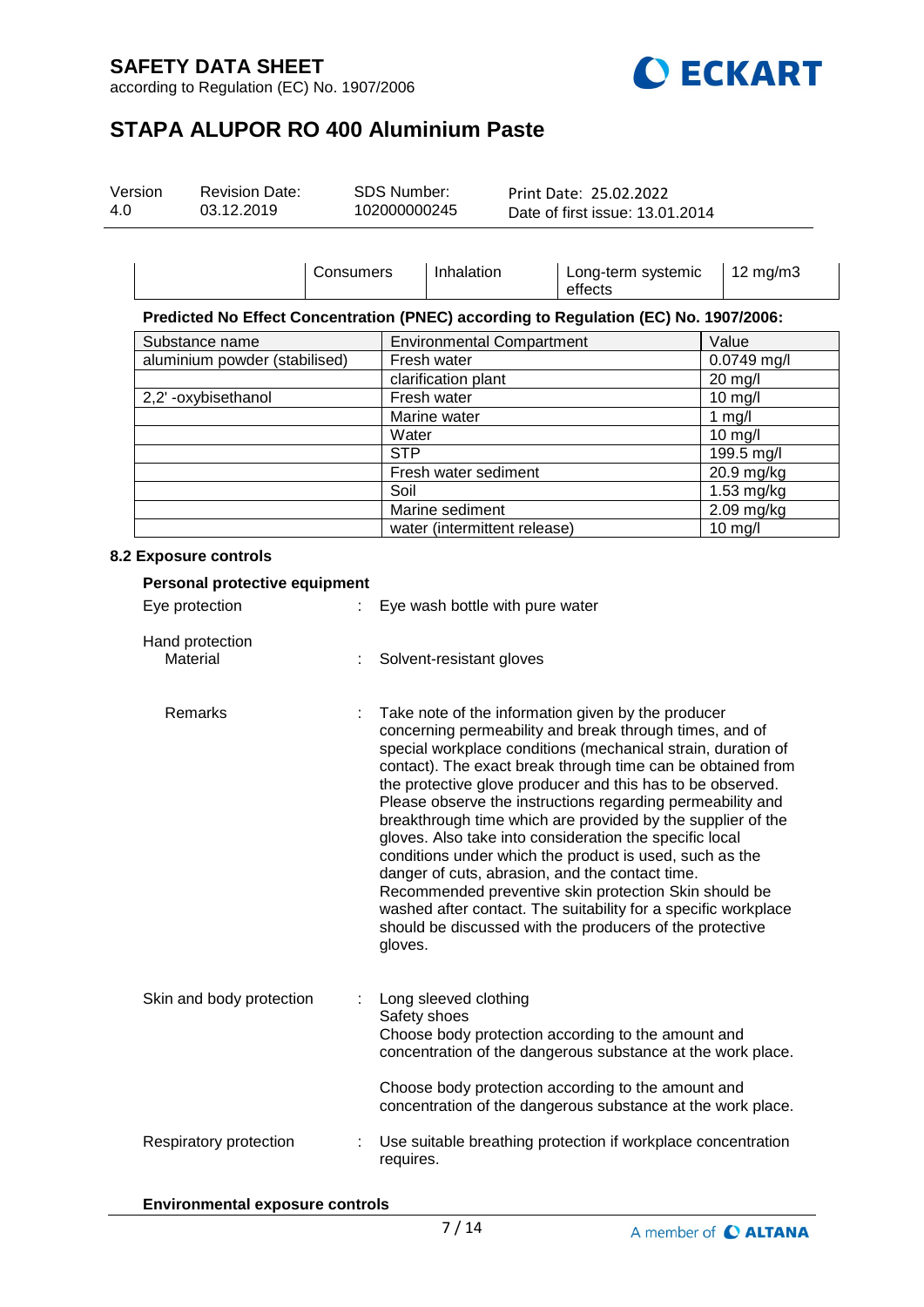according to Regulation (EC) No. 1907/2006



# **STAPA ALUPOR RO 400 Aluminium Paste**

| Version | <b>Revision Date:</b> | <b>SDS Number:</b>   | Print Date: 25.02.2022                                   |
|---------|-----------------------|----------------------|----------------------------------------------------------|
| 4.0     | 03.12.2019            | 102000000245         | Date of first issue: 13.01.2014                          |
| Water   |                       | courses or the soil. | The product should not be allowed to enter drains, water |

# **SECTION 9: Physical and chemical properties**

| 9.1 Information on basic physical and chemical properties |   |                         |  |  |
|-----------------------------------------------------------|---|-------------------------|--|--|
| Appearance                                                |   | Pasty solid             |  |  |
| Colour                                                    |   | silver                  |  |  |
| Odour                                                     |   | characteristic          |  |  |
| <b>Odour Threshold</b>                                    |   | No data available       |  |  |
| pH                                                        |   | No data available       |  |  |
| Freezing point                                            |   | No data available       |  |  |
| Boiling point/boiling range                               |   | No data available       |  |  |
| Flash point                                               | t | 146 °C                  |  |  |
| Evaporation rate                                          | t | No data available       |  |  |
| Flammability (solid, gas)                                 |   | : Combustible Solids    |  |  |
| Self-ignition                                             |   | not auto-flammable      |  |  |
| Auto-ignition temperature                                 |   | No data available       |  |  |
| Smoldering temperature                                    | ÷ | No data available       |  |  |
| Decomposition temperature                                 |   | No data available<br>÷. |  |  |
| <b>Explosive properties</b>                               |   | Not explosive           |  |  |
| Oxidizing properties                                      |   | No data available       |  |  |
| Upper explosion limit / Upper<br>flammability limit       |   | No data available<br>÷. |  |  |
| Lower explosion limit / Lower<br>flammability limit       |   | ÷.<br>No data available |  |  |
| Vapour pressure                                           |   | No data available       |  |  |
| Relative vapour density                                   |   | No data available       |  |  |
| Relative density                                          |   | No data available       |  |  |
|                                                           |   |                         |  |  |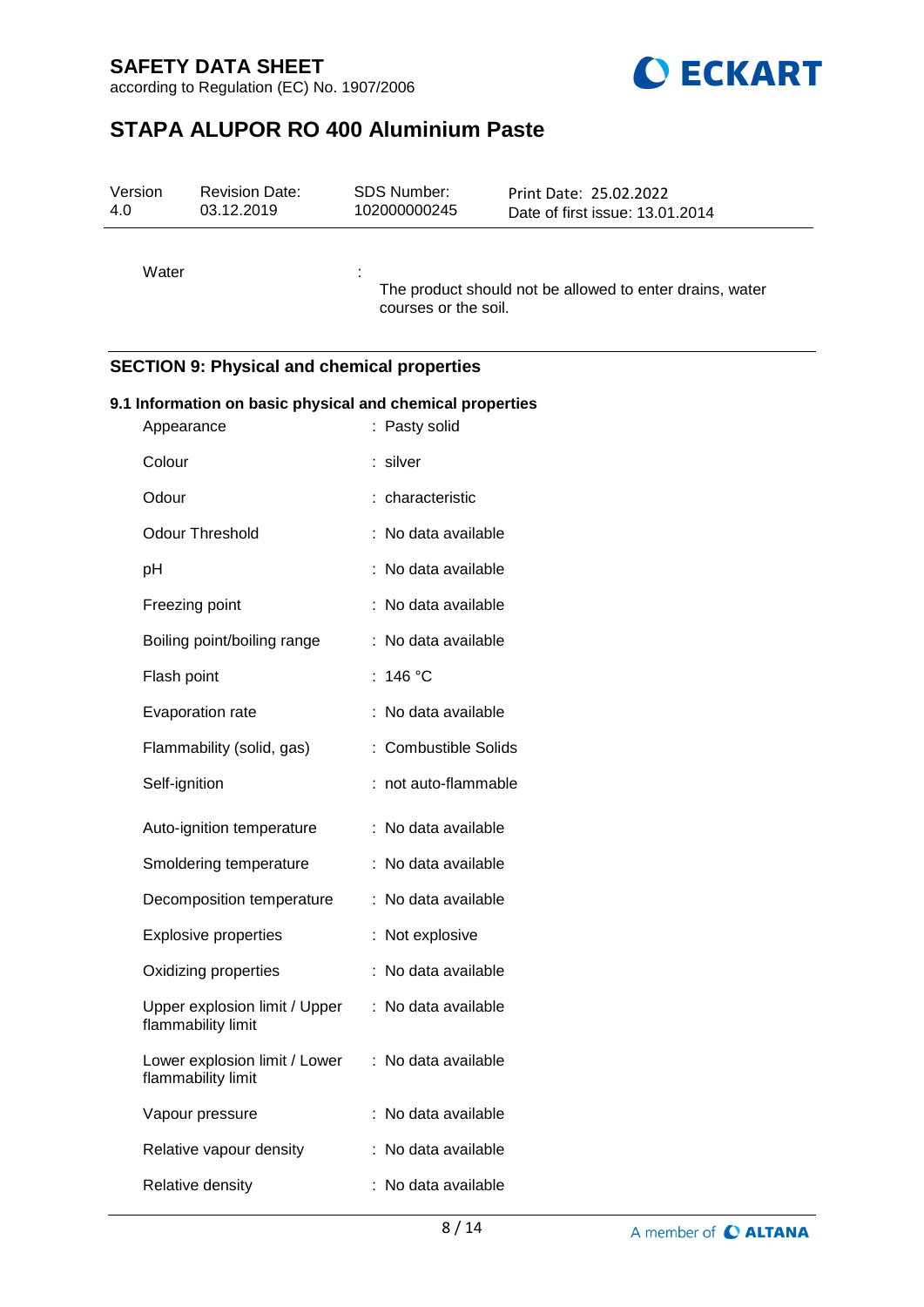according to Regulation (EC) No. 1907/2006



# **STAPA ALUPOR RO 400 Aluminium Paste**

| 4.0 | <b>SDS Number:</b><br>Version<br><b>Revision Date:</b><br>03.12.2019<br>102000000245 |  |                     | Print Date: 25.02.2022<br>Date of first issue: 13.01.2014 |  |
|-----|--------------------------------------------------------------------------------------|--|---------------------|-----------------------------------------------------------|--|
|     |                                                                                      |  |                     |                                                           |  |
|     | Density                                                                              |  | : No data available |                                                           |  |
|     | <b>Bulk density</b>                                                                  |  | : No data available |                                                           |  |
|     | Water solubility                                                                     |  | : No data available |                                                           |  |
|     | Solubility in other solvents                                                         |  | : No data available |                                                           |  |
|     | Partition coefficient: n-<br>octanol/water                                           |  | : No data available |                                                           |  |
|     | Decomposition temperature                                                            |  | : No data available |                                                           |  |
|     | Viscosity, dynamic                                                                   |  | : No data available |                                                           |  |
|     | Viscosity, kinematic                                                                 |  | : No data available |                                                           |  |
|     | Flow time                                                                            |  | : No data available |                                                           |  |
|     |                                                                                      |  |                     |                                                           |  |

# **9.2 Other information**

No data available

## **SECTION 10: Stability and reactivity**

# **10.1 Reactivity**

No decomposition if stored and applied as directed.

# **10.2 Chemical stability**

No decomposition if stored and applied as directed.

### **10.3 Possibility of hazardous reactions**

| Hazardous reactions         | : Reacts with alkalis, acids, halogenes and oxidizing agents.<br>Contact with acids and alkalis may release hydrogen.<br>Mixture reacts slowly with water resulting in evolution of<br>hydrogen.<br>Vapour/air-mixtures are explosive at intense warming. |
|-----------------------------|-----------------------------------------------------------------------------------------------------------------------------------------------------------------------------------------------------------------------------------------------------------|
|                             | Stable under recommended storage conditions.                                                                                                                                                                                                              |
| 10.4 Conditions to avoid    |                                                                                                                                                                                                                                                           |
| Conditions to avoid         | $\therefore$ Do not allow to dry.                                                                                                                                                                                                                         |
|                             | No data available                                                                                                                                                                                                                                         |
| 10.5 Incompatible materials |                                                                                                                                                                                                                                                           |
| Materials to avoid          | Acids<br><b>Bases</b><br>Oxidizing agents<br>Highly halogenated compounds                                                                                                                                                                                 |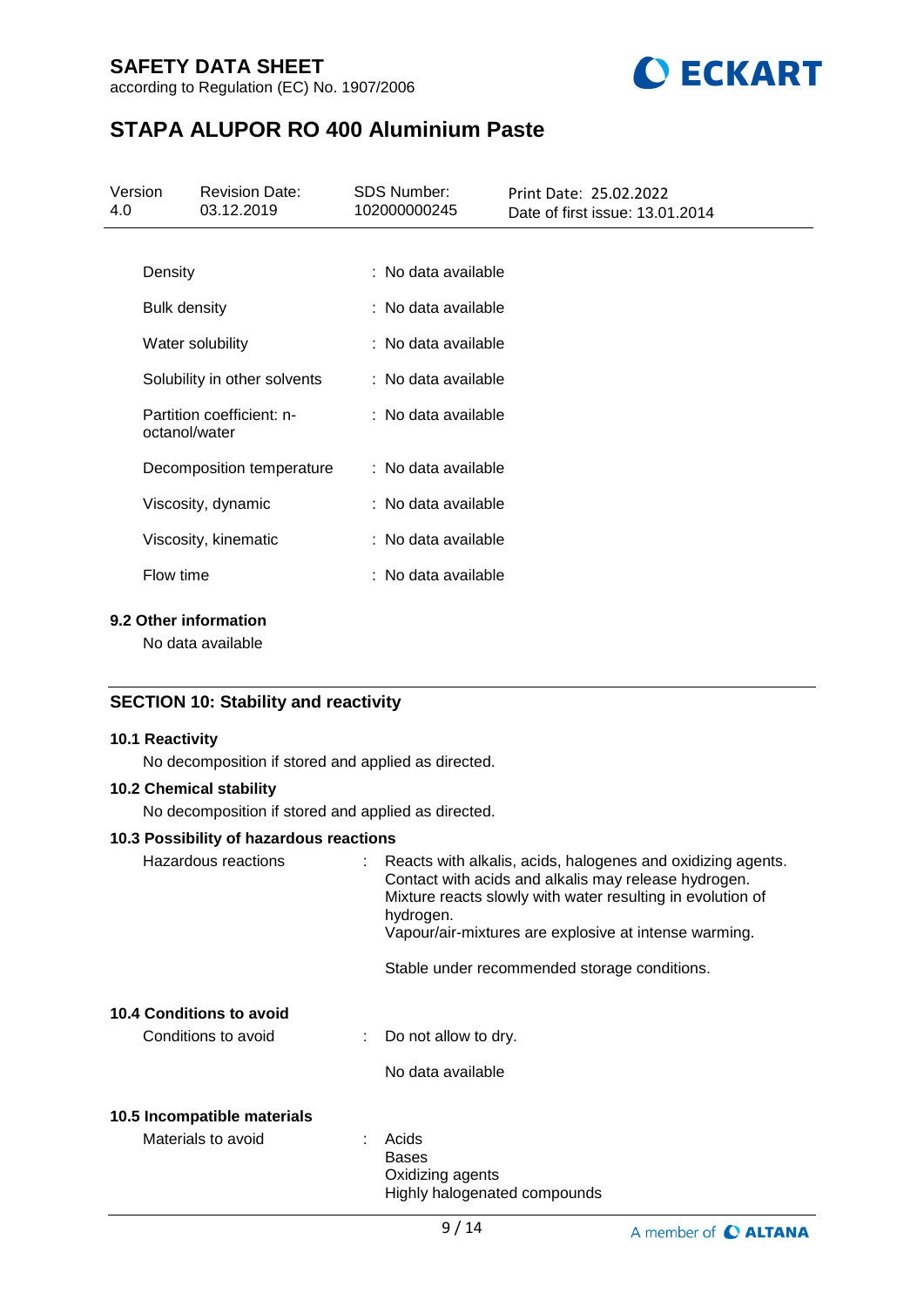according to Regulation (EC) No. 1907/2006



# **STAPA ALUPOR RO 400 Aluminium Paste**

| Version | <b>Revision Date:</b> | SDS Number:  | Print Date: 25.02.2022          |
|---------|-----------------------|--------------|---------------------------------|
| 4.0     | 03.12.2019            | 102000000245 | Date of first issue: 13.01.2014 |
|         |                       |              |                                 |

### **10.6 Hazardous decomposition products**

Contact with water or humid air : This information is not available.

Thermal decomposition : This information is not available.

## **SECTION 11: Toxicological information**

### **11.1 Information on toxicological effects**

# **Acute toxicity**

Not classified based on available information.

#### **Product:**

| Acute oral toxicity | Acute toxicity estimate: $> 2,000$ mg/kg |
|---------------------|------------------------------------------|
|                     | Method: Calculation method               |

### **Components:**

| aluminium powder (stabilised): |                                                                                           |
|--------------------------------|-------------------------------------------------------------------------------------------|
| Acute inhalation toxicity      | : $LC50 (Rat): > 5 mg/l$<br>Exposure time: 4 h<br>Test atmosphere: dust/mist              |
| 2,2'-oxybisethanol:            |                                                                                           |
| Acute oral toxicity            | $:$ Acute toxicity estimate: 500 mg/kg<br>Method: Converted acute toxicity point estimate |
|                                | LD50 (Humans): 1,120 mg/kg                                                                |
| Acute inhalation toxicity      | $(Rat):$ > 4.6 mg/l<br>Exposure time: 4 h                                                 |
| Acute dermal toxicity          | LD50 (Rabbit): 13,300 mg/kg                                                               |
| .                              |                                                                                           |

# **Skin corrosion/irritation**

Not classified based on available information.

#### **Serious eye damage/eye irritation**

Not classified based on available information.

#### **Respiratory or skin sensitisation**

### **Skin sensitisation**

Not classified based on available information.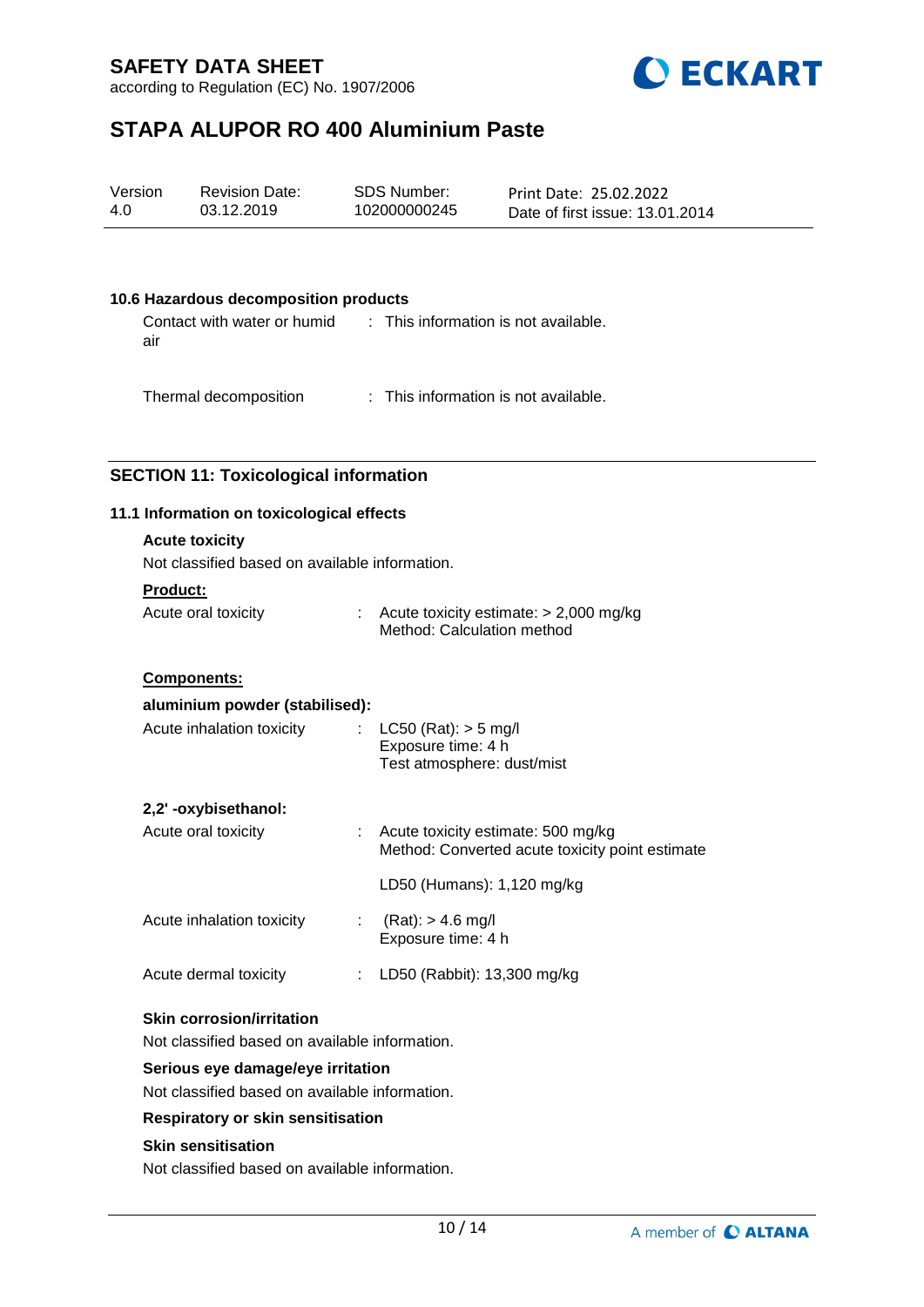according to Regulation (EC) No. 1907/2006



# **STAPA ALUPOR RO 400 Aluminium Paste**

| Version | <b>Revision Date:</b> | SDS Number:  | Print Date: 25.02.2022          |
|---------|-----------------------|--------------|---------------------------------|
| 4.0     | 03.12.2019            | 102000000245 | Date of first issue: 13.01.2014 |

### **Respiratory sensitisation**

Not classified based on available information.

**Germ cell mutagenicity** Not classified based on available information.

**Carcinogenicity** Not classified based on available information.

#### **Reproductive toxicity**

Not classified based on available information.

#### **STOT - single exposure**

Not classified based on available information.

### **STOT - repeated exposure**

Not classified based on available information.

#### **Aspiration toxicity**

Not classified based on available information.

#### **Further information**

#### **Product:**

Remarks: No data available

### **SECTION 12: Ecological information**

#### **12.1 Toxicity**

No data available

#### **12.2 Persistence and degradability**

No data available

### **12.3 Bioaccumulative potential**

No data available

# **12.4 Mobility in soil**

No data available

## **12.5 Results of PBT and vPvB assessment**

#### **Product:**

Assessment : This substance/mixture contains no components considered to be either persistent, bioaccumulative and toxic (PBT), or very persistent and very bioaccumulative (vPvB) at levels of  $0.1\%$  or higher..

## **12.6 Other adverse effects**

#### **Product:**

| Additional ecological | No data available |  |
|-----------------------|-------------------|--|
| information           |                   |  |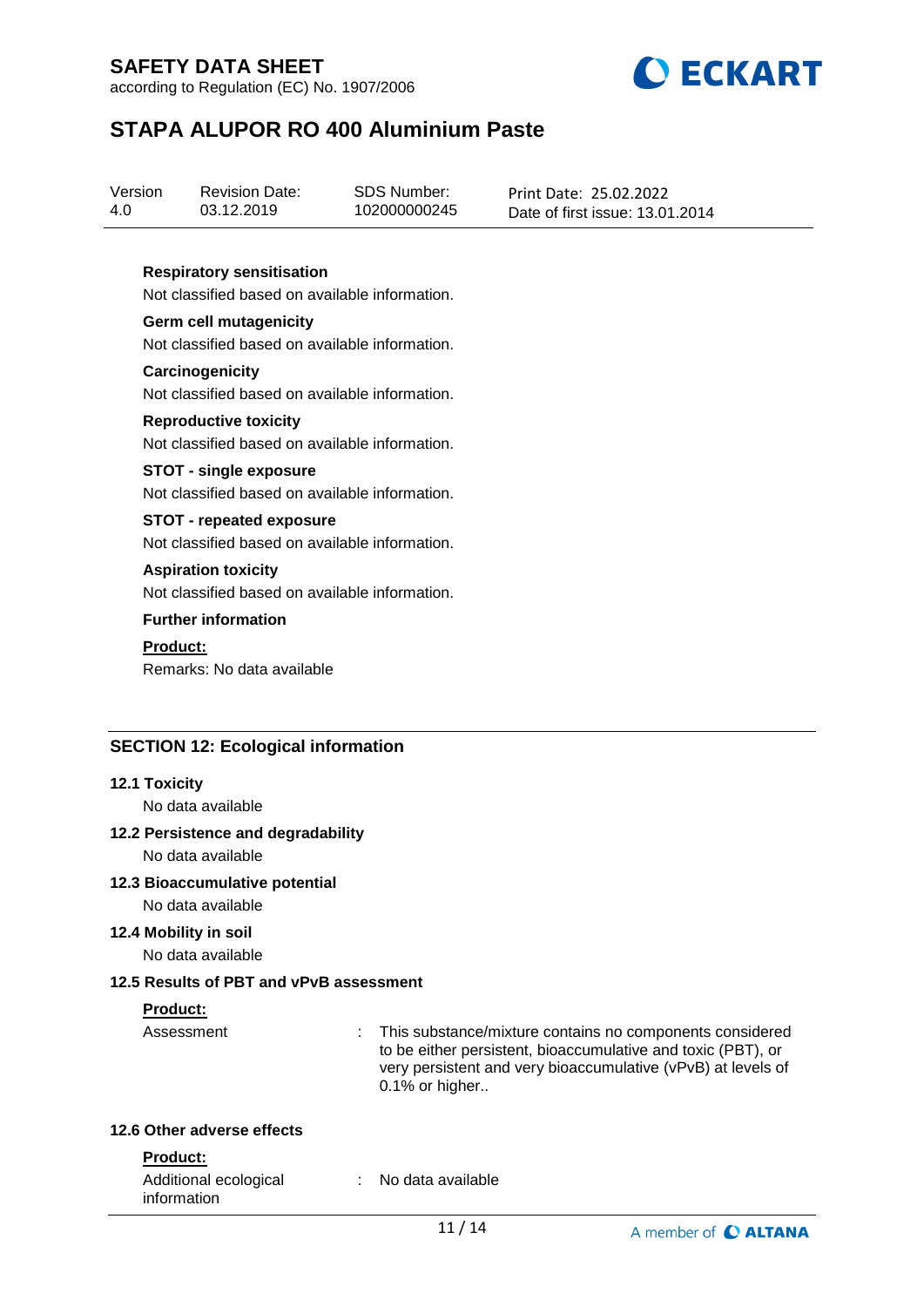according to Regulation (EC) No. 1907/2006



# **STAPA ALUPOR RO 400 Aluminium Paste**

| Version | <b>Revision Date:</b> | SDS Number:  | Print Date: 25.02.2022          |
|---------|-----------------------|--------------|---------------------------------|
| 4.0     | 03.12.2019            | 102000000245 | Date of first issue: 13.01.2014 |

## **SECTION 13: Disposal considerations**

| European Waste Catalogue<br>European Waste Catalogue | t in<br>÷. | 120104 - non-ferrous metal dust and particles<br>10 03 21 - other particulates and dust (including ball-mill dust)<br>containing hazardous substances                     |
|------------------------------------------------------|------------|---------------------------------------------------------------------------------------------------------------------------------------------------------------------------|
| 13.1 Waste treatment methods                         |            |                                                                                                                                                                           |
| Product                                              |            | Do not dispose of waste into sewer.<br>Do not contaminate ponds, waterways or ditches with<br>chemical or used container.<br>Send to a licensed waste management company. |
| Contaminated packaging                               |            | Empty remaining contents.<br>Dispose of as unused product.<br>Do not re-use empty containers.                                                                             |

## **SECTION 14: Transport information**

- **14.1 UN number**
- **14.2 UN proper shipping name**
- **14.3 Transport hazard class(es)**
- **14.4 Packing group**
- **14.5 Environmental hazards**

#### **14.6 Special precautions for user**

Remarks : Not classified as dangerous in the meaning of transport regulations.

## **14.7 Transport in bulk according to Annex II of Marpol and the IBC Code** Not applicable for product as supplied.

# **SECTION 15: Regulatory information**

## **15.1 Safety, health and environmental regulations/legislation specific for the substance or mixture**

| REACH - Candidate List of Substances of Very High<br>Concern for Authorisation (Article 59). | : Not applicable   |  |
|----------------------------------------------------------------------------------------------|--------------------|--|
| Regulation (EC) No 1005/2009 on substances that<br>deplete the ozone layer                   | $:$ Not applicable |  |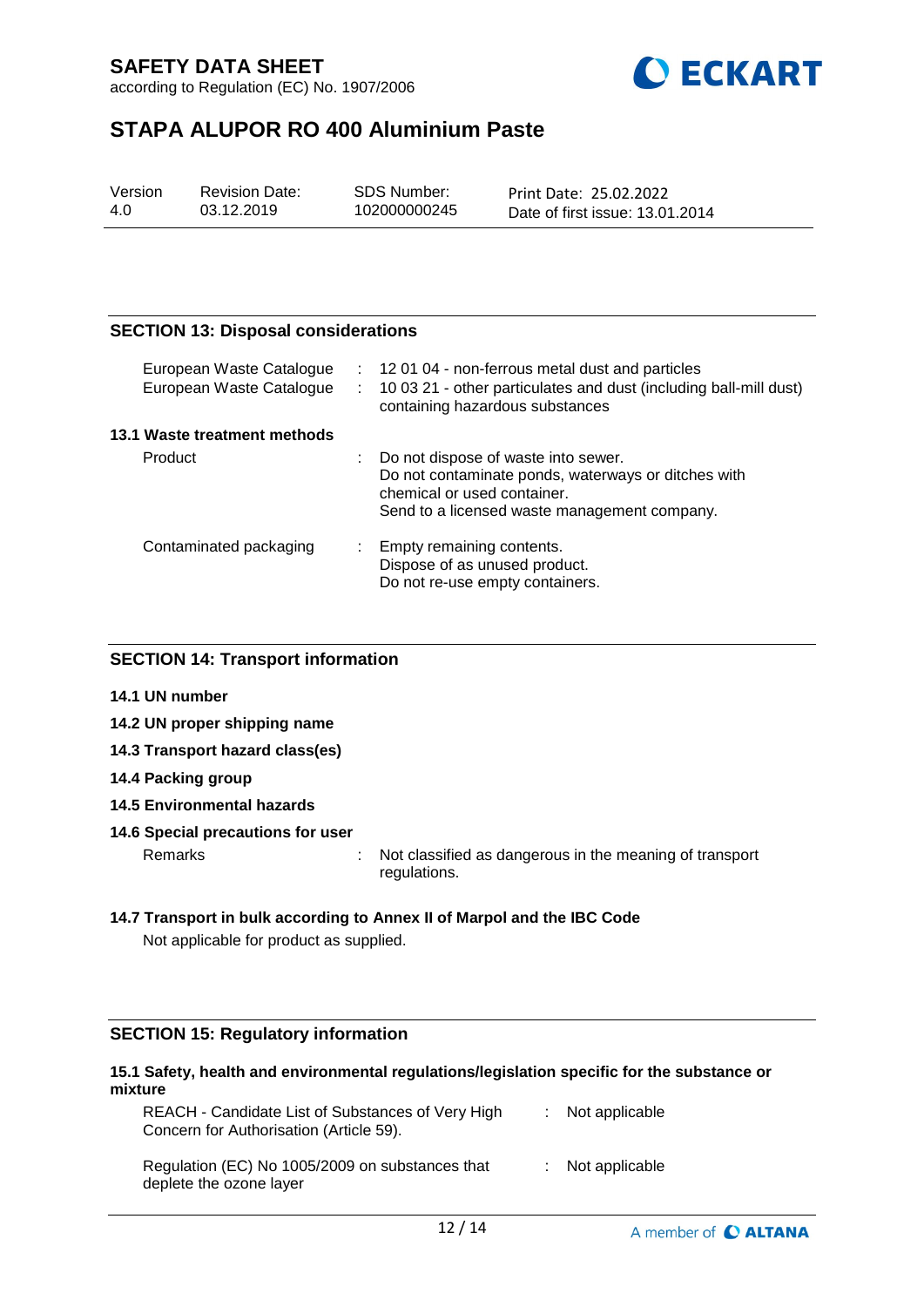according to Regulation (EC) No. 1907/2006



# **STAPA ALUPOR RO 400 Aluminium Paste**

| Version<br>SDS Number:<br><b>Revision Date:</b><br>102000000245<br>4.0<br>03.12.2019 | Print Date: 25.02.2022<br>Date of first issue: 13.01.2014 |
|--------------------------------------------------------------------------------------|-----------------------------------------------------------|
|--------------------------------------------------------------------------------------|-----------------------------------------------------------|

Regulation (EC) No 850/2004 on persistent organic : Not applicable pollutants

### **15.2 Chemical safety assessment**

### **SECTION 16: Other information**

#### **Full text of H-Statements**

| H <sub>228</sub>                        | : Flammable solid.                                       |
|-----------------------------------------|----------------------------------------------------------|
| H <sub>302</sub>                        | : Harmful if swallowed.                                  |
| <b>Full text of other abbreviations</b> |                                                          |
| Acute Tox.                              | $:$ Acute toxicity                                       |
| Flam. Sol.                              | : Flammable solids                                       |
| GB EH40                                 | : UK. EH40 WEL - Workplace Exposure Limits               |
| GB EH40 / TWA                           | : Long-term exposure limit (8-hour TWA reference period) |

ADN - European Agreement concerning the International Carriage of Dangerous Goods by Inland Waterways; ADR - European Agreement concerning the International Carriage of Dangerous Goods by Road; AICS - Australian Inventory of Chemical Substances; ASTM - American Society for the Testing of Materials; bw - Body weight; CLP - Classification Labelling Packaging Regulation; Regulation (EC) No 1272/2008; CMR - Carcinogen, Mutagen or Reproductive Toxicant; DIN - Standard of the German Institute for Standardisation; DSL - Domestic Substances List (Canada); ECHA - European Chemicals Agency; EC-Number - European Community number; ECx - Concentration associated with x% response; ELx - Loading rate associated with x% response; EmS - Emergency Schedule; ENCS - Existing and New Chemical Substances (Japan); ErCx - Concentration associated with x% growth rate response; GHS - Globally Harmonized System; GLP - Good Laboratory Practice; IARC - International Agency for Research on Cancer; IATA - International Air Transport Association; IBC - International Code for the Construction and Equipment of Ships carrying Dangerous Chemicals in Bulk; IC50 - Half maximal inhibitory concentration; ICAO - International Civil Aviation Organization; IECSC - Inventory of Existing Chemical Substances in China; IMDG - International Maritime Dangerous Goods; IMO - International Maritime Organization; ISHL - Industrial Safety and Health Law (Japan); ISO - International Organisation for Standardization; KECI - Korea Existing Chemicals Inventory; LC50 - Lethal Concentration to 50 % of a test population; LD50 - Lethal Dose to 50% of a test population (Median Lethal Dose); MARPOL - International Convention for the Prevention of Pollution from Ships; n.o.s. - Not Otherwise Specified; NO(A)EC - No Observed (Adverse) Effect Concentration; NO(A)EL - No Observed (Adverse) Effect Level; NOELR - No Observable Effect Loading Rate; NZIoC - New Zealand Inventory of Chemicals; OECD - Organization for Economic Co-operation and Development; OPPTS - Office of Chemical Safety and Pollution Prevention; PBT - Persistent, Bioaccumulative and Toxic substance; PICCS - Philippines Inventory of Chemicals and Chemical Substances; (Q)SAR - (Quantitative) Structure Activity Relationship; REACH - Regulation (EC) No 1907/2006 of the European Parliament and of the Council concerning the Registration, Evaluation, Authorisation and Restriction of Chemicals; RID - Regulations concerning the International Carriage of Dangerous Goods by Rail; SADT - Self-Accelerating Decomposition Temperature; SDS - Safety Data Sheet; SVHC - Substance of Very High Concern; TCSI - Taiwan Chemical Substance Inventory; TRGS - Technical Rule for Hazardous Substances; TSCA - Toxic Substances Control Act (United States); UN - United Nations; vPvB - Very Persistent and Very Bioaccumulative